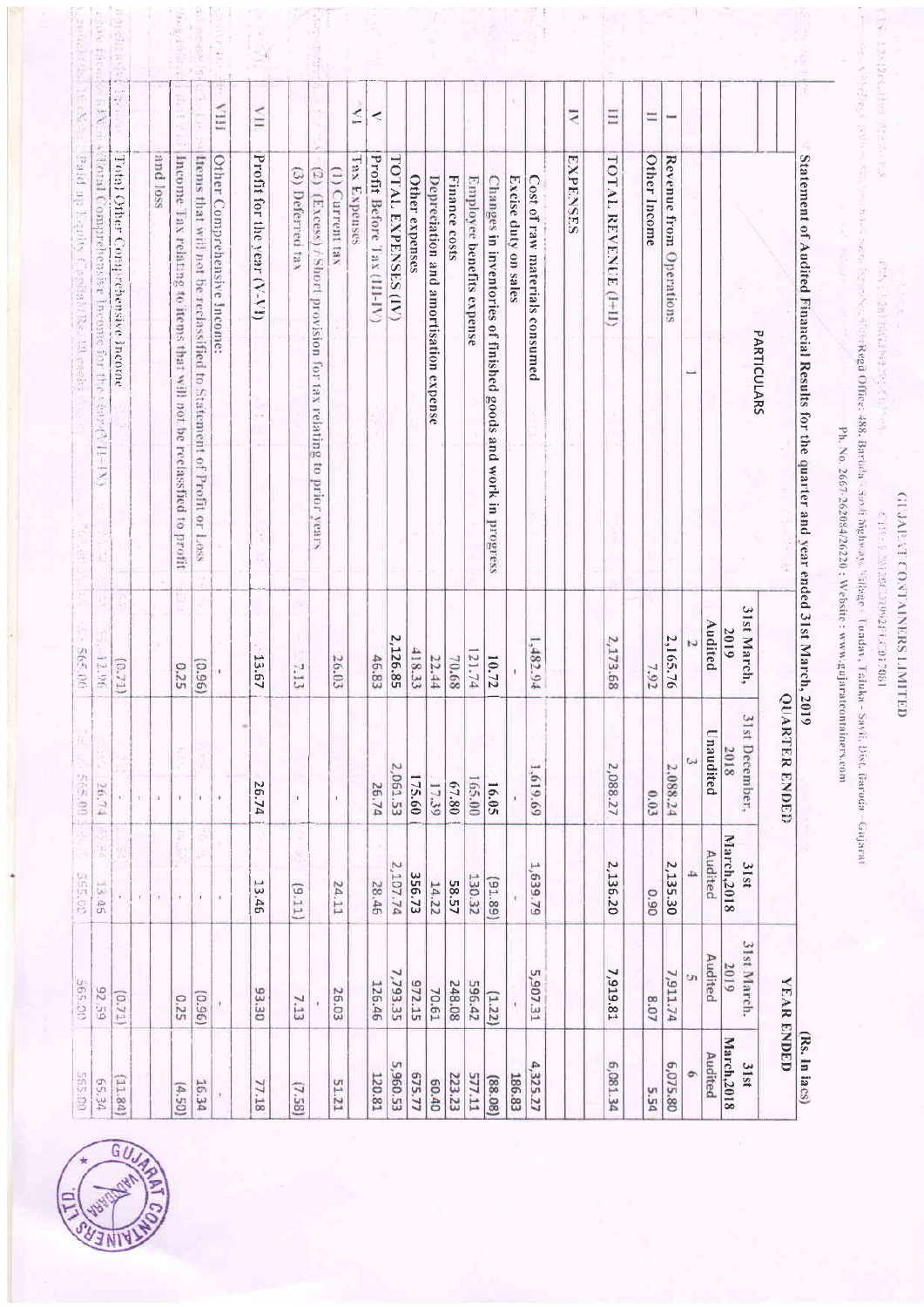| Notes:<br>(注义)()<br>σ<br>annulised tor Guardars (year ended)<br>date figures upto the third quarter of the respective financial year.<br>Affairs. The results for the year ended and quarter ended March.31, 2018 have been restated as per<br>available for perusal on the Company's website www.gujarateontainers.com as well as on the stock exchanges' websites www.bscindia.com.<br>As per requirements of regulation 33 of the Securities and Exchange Board of India, the Company<br>Place: Vadodara<br>Date: 28-05-2019<br>Previour years figures are re grouped where ever necessary.<br>Results for the quarter and the year ended March 31, 2019 are in compliance with Indian Accounting Standard (Ind AS) notified by the Ministry of Corporate<br>Basic & Dijuted (in Rs.)<br>Earnings per equity share (Face value of Rs. 10 each) (net<br>The above results were reviewed by the Audit Committee and approved by the Board of Directors at<br>The figures of the last quarter ended March 31, 2019 are the balancing figures between audited figures in respect of the full financial year and the published year-to-<br>The Government of India introduced Goods & service Tax(GST) w.e.f. 1st July,2017.Consequens<br>j<br>excise duty and hence not comparable there after<br>i<br>F<br>š<br><b>September</b><br>ş<br>0.02<br>0.02<br>$\mathbb{S}^1$<br>Ind AS and are comparable on like to like basis.<br>t their meeting held on 28th May, 2019.<br>ly the figures for the period up to June 30, 2017 is inclusive of<br>20. 12<br>is required to publish financial results. The financial results are<br>35<br>a<br>SRG<br>0.05<br>DIN: 01862236<br>Managing Director<br>(injarat (<br>Kiran Shah<br>For and on behalf of the Board of Directors of<br>EX 18<br>0.02<br>ontainers Limited<br>0.02<br>0.16<br>O.K<br>0.12<br>0.32 |  |  |  |  |
|---------------------------------------------------------------------------------------------------------------------------------------------------------------------------------------------------------------------------------------------------------------------------------------------------------------------------------------------------------------------------------------------------------------------------------------------------------------------------------------------------------------------------------------------------------------------------------------------------------------------------------------------------------------------------------------------------------------------------------------------------------------------------------------------------------------------------------------------------------------------------------------------------------------------------------------------------------------------------------------------------------------------------------------------------------------------------------------------------------------------------------------------------------------------------------------------------------------------------------------------------------------------------------------------------------------------------------------------------------------------------------------------------------------------------------------------------------------------------------------------------------------------------------------------------------------------------------------------------------------------------------------------------------------------------------------------------------------------------------------------------------------------------------------------------------------------------------------------------------|--|--|--|--|
|                                                                                                                                                                                                                                                                                                                                                                                                                                                                                                                                                                                                                                                                                                                                                                                                                                                                                                                                                                                                                                                                                                                                                                                                                                                                                                                                                                                                                                                                                                                                                                                                                                                                                                                                                                                                                                                         |  |  |  |  |
|                                                                                                                                                                                                                                                                                                                                                                                                                                                                                                                                                                                                                                                                                                                                                                                                                                                                                                                                                                                                                                                                                                                                                                                                                                                                                                                                                                                                                                                                                                                                                                                                                                                                                                                                                                                                                                                         |  |  |  |  |
|                                                                                                                                                                                                                                                                                                                                                                                                                                                                                                                                                                                                                                                                                                                                                                                                                                                                                                                                                                                                                                                                                                                                                                                                                                                                                                                                                                                                                                                                                                                                                                                                                                                                                                                                                                                                                                                         |  |  |  |  |
|                                                                                                                                                                                                                                                                                                                                                                                                                                                                                                                                                                                                                                                                                                                                                                                                                                                                                                                                                                                                                                                                                                                                                                                                                                                                                                                                                                                                                                                                                                                                                                                                                                                                                                                                                                                                                                                         |  |  |  |  |
|                                                                                                                                                                                                                                                                                                                                                                                                                                                                                                                                                                                                                                                                                                                                                                                                                                                                                                                                                                                                                                                                                                                                                                                                                                                                                                                                                                                                                                                                                                                                                                                                                                                                                                                                                                                                                                                         |  |  |  |  |
|                                                                                                                                                                                                                                                                                                                                                                                                                                                                                                                                                                                                                                                                                                                                                                                                                                                                                                                                                                                                                                                                                                                                                                                                                                                                                                                                                                                                                                                                                                                                                                                                                                                                                                                                                                                                                                                         |  |  |  |  |
|                                                                                                                                                                                                                                                                                                                                                                                                                                                                                                                                                                                                                                                                                                                                                                                                                                                                                                                                                                                                                                                                                                                                                                                                                                                                                                                                                                                                                                                                                                                                                                                                                                                                                                                                                                                                                                                         |  |  |  |  |
|                                                                                                                                                                                                                                                                                                                                                                                                                                                                                                                                                                                                                                                                                                                                                                                                                                                                                                                                                                                                                                                                                                                                                                                                                                                                                                                                                                                                                                                                                                                                                                                                                                                                                                                                                                                                                                                         |  |  |  |  |
|                                                                                                                                                                                                                                                                                                                                                                                                                                                                                                                                                                                                                                                                                                                                                                                                                                                                                                                                                                                                                                                                                                                                                                                                                                                                                                                                                                                                                                                                                                                                                                                                                                                                                                                                                                                                                                                         |  |  |  |  |

医出血

 $\frac{1}{2}$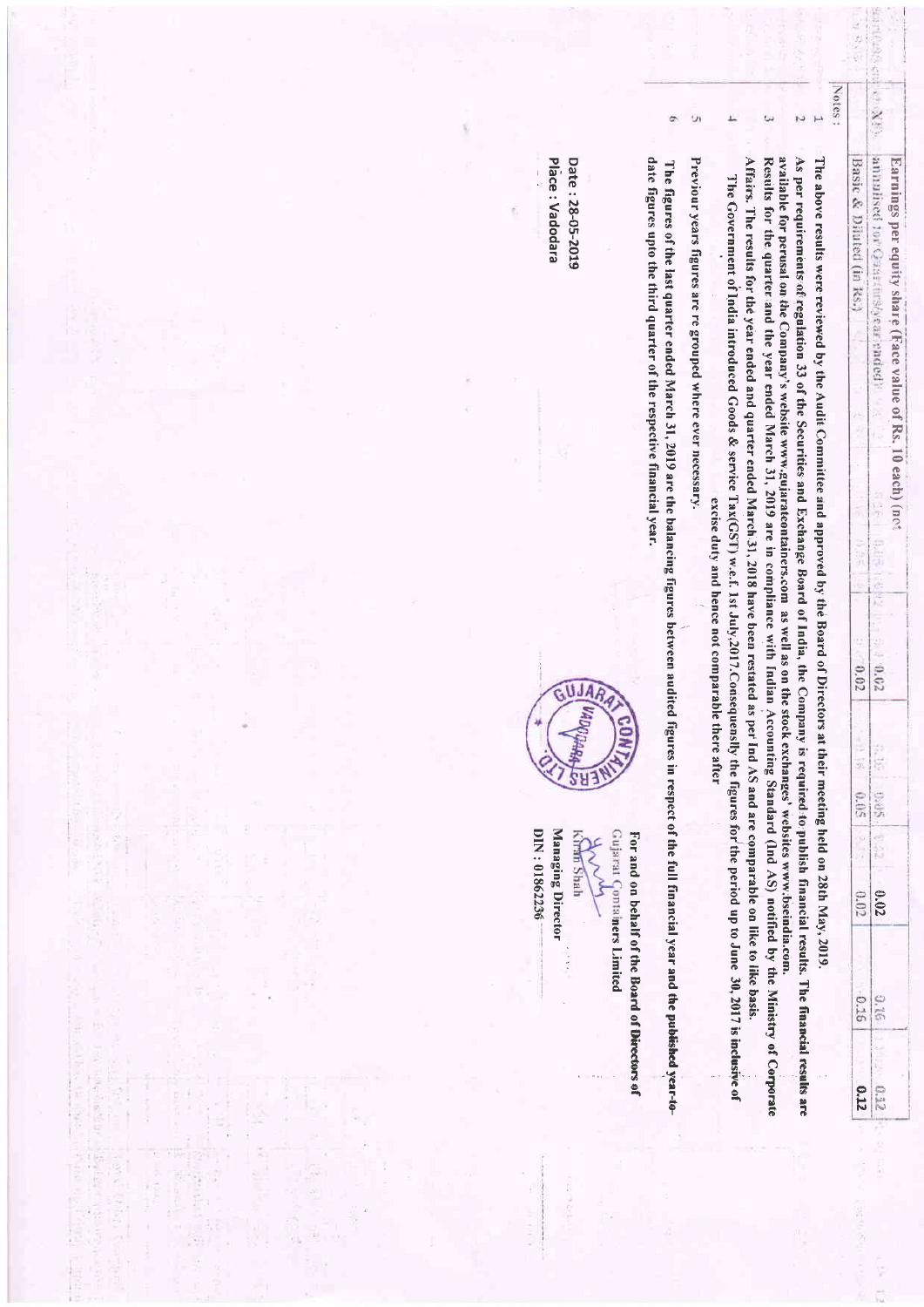### **GUJARAT CONTAINERS LIMITED**

CIN: L28120GJ1992PLC017081

Regd Office: 488, Baroda - Savli highway, Village - Tundav, Taluka - Savli, Dist. Baroda - Gujarat

Ph. No. 2667-262084/26220; Website: www.gujaratcontainers.com

## Audited Statement of Assets and Liabilities as at 31st March, 2019

| (Rs. in Lacs)                               |  |
|---------------------------------------------|--|
| AS AT 31ST<br><b>MARCH, 2018</b><br>Audited |  |
|                                             |  |
|                                             |  |
| 509.42                                      |  |
| 88.44                                       |  |
|                                             |  |
| 63.41                                       |  |
| 66,02                                       |  |
| 221.39                                      |  |
| 948.68                                      |  |
|                                             |  |
| 943.93                                      |  |
|                                             |  |
| 1,464.16                                    |  |
| 0.80                                        |  |
| 27.76                                       |  |
|                                             |  |
| 8.16                                        |  |
| 2,444.81                                    |  |
| 3,393.49                                    |  |
|                                             |  |
|                                             |  |
|                                             |  |
| 593.00                                      |  |
| 423.81                                      |  |
| 1,016.81                                    |  |
|                                             |  |
|                                             |  |
|                                             |  |
|                                             |  |
| 177.50                                      |  |
| 7.90                                        |  |
| 29.04                                       |  |
| 43.69                                       |  |
|                                             |  |
|                                             |  |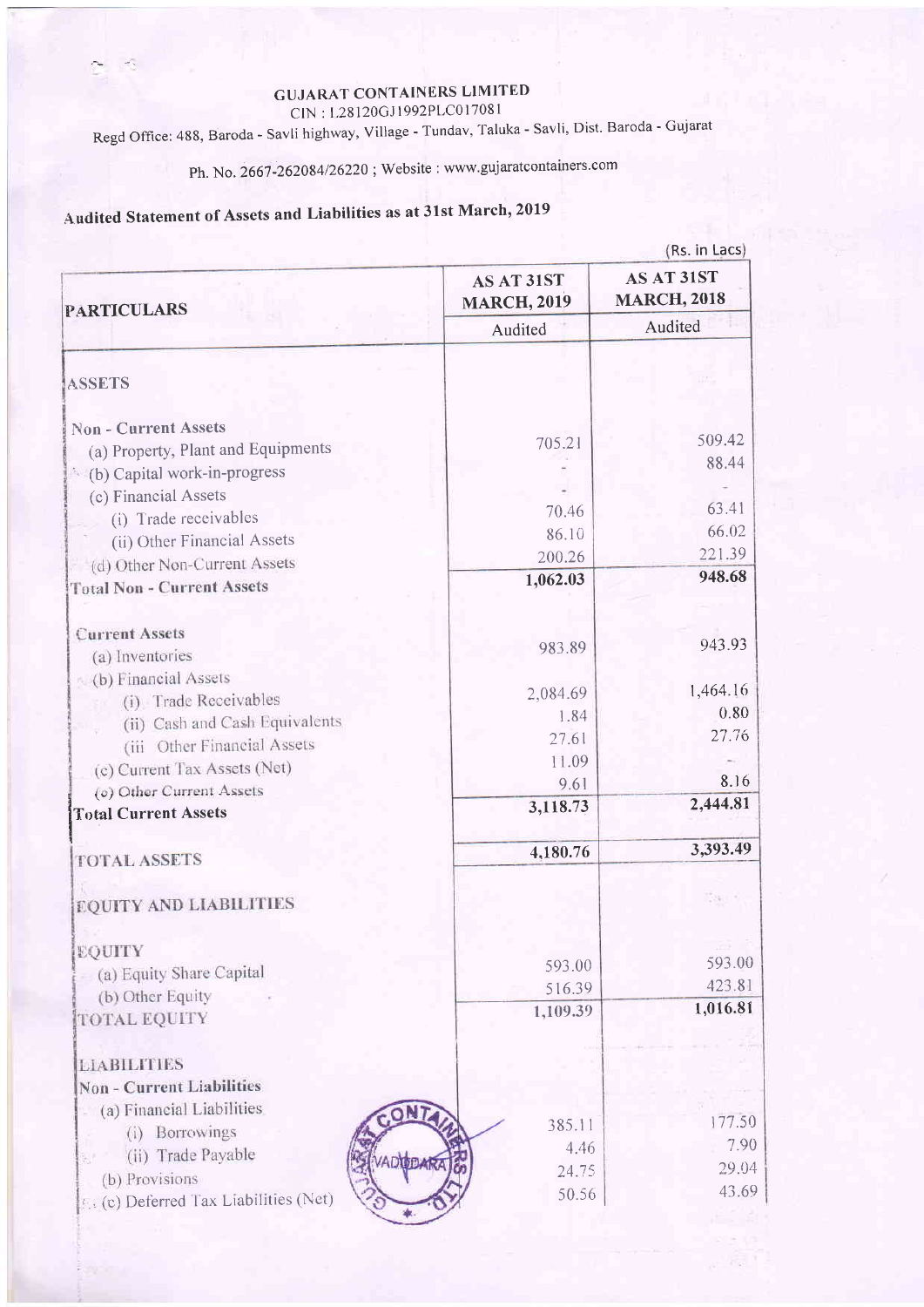| Total Non - Current Liabilities           | 464.88   | 258.13   |
|-------------------------------------------|----------|----------|
| <b>Current Liabilities</b>                |          |          |
| (a) Financial Liabilities                 | 2,151.89 | 1,687.37 |
| Borrowings<br>(i)                         |          |          |
| (ii) Trade Payables                       |          |          |
| (a) Outstanding dues to Micro, small &    |          |          |
| Medium Enterprise (referNo. 32(2)         | 301.43   | 251.89   |
| (b) Outstanding dues to other than Micro, |          |          |
| samll & Medium Enterprise                 | 72.76    | 50.12    |
| (iii) Other Financial Liabilities         |          | 49.79    |
| (b) Other Current Liabilities             | 32.66    | 63.40    |
| (c) Provisions                            | 47.75    | 15.98    |
| (d) Current Tax Liabilities (net)         |          |          |
| <b>Total Current Liabilities</b>          | 2,606.49 | 2,118.55 |
| <b>TOTAL LIABILITIES</b>                  | 3,071.37 | 2,376.68 |
| <b>TOTAL EQUITY AND LIABILITIES</b>       | 4,180.76 | 3,393.49 |

SAI VADORARA

i peter<br>F

 $\label{eq:2.1} \begin{array}{ccccc} e^{i\sqrt{2}} & e^{i\sqrt{2}} & \varepsilon \\ & \varepsilon & & \varepsilon \\ & \varepsilon & & \varepsilon \\ & & \varepsilon & & \varepsilon \end{array}$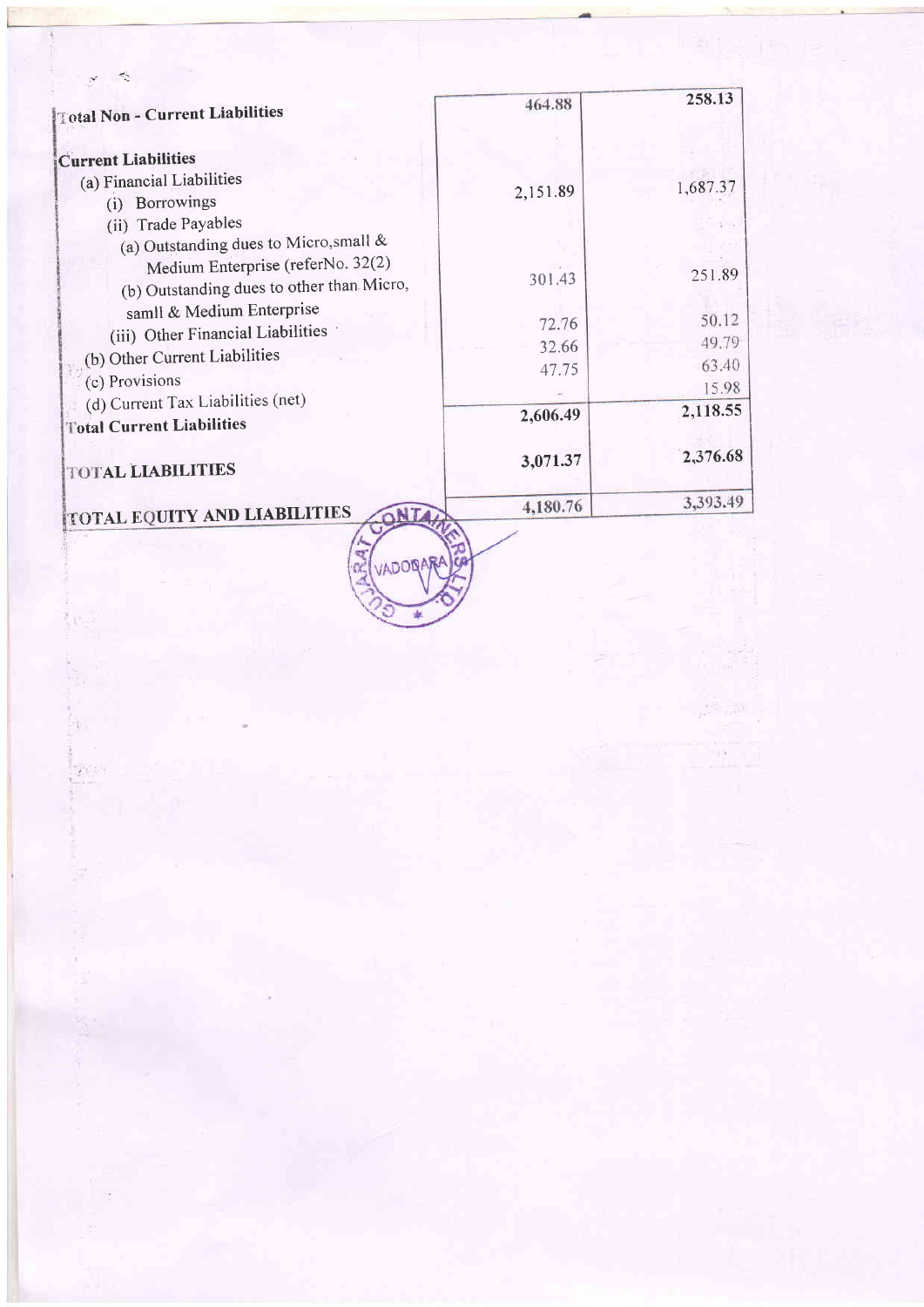

Yogesh Bhandari : Zarna Patel<br>B.Com., EC.A. DISA(ICAI) : B.Com., EC.A. B.Com., EC.A. DISA(ICAI)

Telefax: +91 265 2359398, 2339727 Email: shahbhandari@gmail.com



Independent Auditors Report on Standalone Annual Financial Results of Gujarat Containers Ltd. pursuant to the Regulation 33 of the SEBI (Listing Obligations and Disclosures requirements) Regulations,2015.

To Board of Directors of Gujarat Containers Ltd.

We have audited the standalone annual financial results of Gujarat Containers Ltd. (the 'Company') for the year ended March 31, 2019 ('the statement') attached herewith, being submitted by the Company pursuant to the requirement of Regulation 33 of the SEBI(Listing Obligations and Disclosure Requirements) Regulations,2015. Attention is drawn to the fact that the figures for the last quarter ended 31st March 2019 and the corresponding quarter ended in the previous year as reported in the standalone annual financial results are the balancing figures between audited figures in respect of the full financial year and the published year to date figures up to the end of the third quarter of the relevant financial year. Also the figures up to the end of the third quarter had only been reviewed and not subjected to audit.

These standalone annual financial results have been prepared on the basis of the audited standalone annual financial statements and reviewed quarterly standalone financial results upto the end of the third quarter which are the responsibility of the Company's management. Our responsibility is to express an opinion on these standalone financial results based on our audit of the standalone annual financial statements which have been prepared in accordance with the recognition and measurement principles laid down in the Companies (lndian Accounting. Standards) Rules, 2015 as per Section 133 of the Companies Act. 2013 and Other accounting principles generally accepted in India and in compliance with Regulation 33 of the Listing Regulations.

We conducted our audit in accordance with the auditing standards generally accepted in India. Those standards require that we plan and perform the audit to obtain reasonable assurance about whether the financial results are free of material misstatements. An audit includes examining, on a test basis, evidence supporting the amounts disclosed as financial results. An audit also includes assessing the accounting principles used and significant estimates made by management. We believe that our audit provides a reasonable basis for our opinion.

In our opinion and to the best of our information and according to the explanations given to us, the Statement:

- (i) is presented in accordance with the requirements of Regulation 33 of the SEB| (Listing Obligations and Disclosure Requirements) Regulations, 2015, as modified by Circular No. CIR/CFD/FAC/62/20t6 dated July 5, 2016; and
- (ii) gives a true and fair view of the net profit and other comprehensive income and other financial information of the Company for the year ended 31 March, 2019.

B<sub>b</sub>

Firm No. 118852W

ACC

For SHAH & BHANDARI Chartered Accountants FRN:118852W

Nishadh Dave Partner M.No.: 147025

Dated: 28<sup>th</sup> May, 2019 at Vadodara